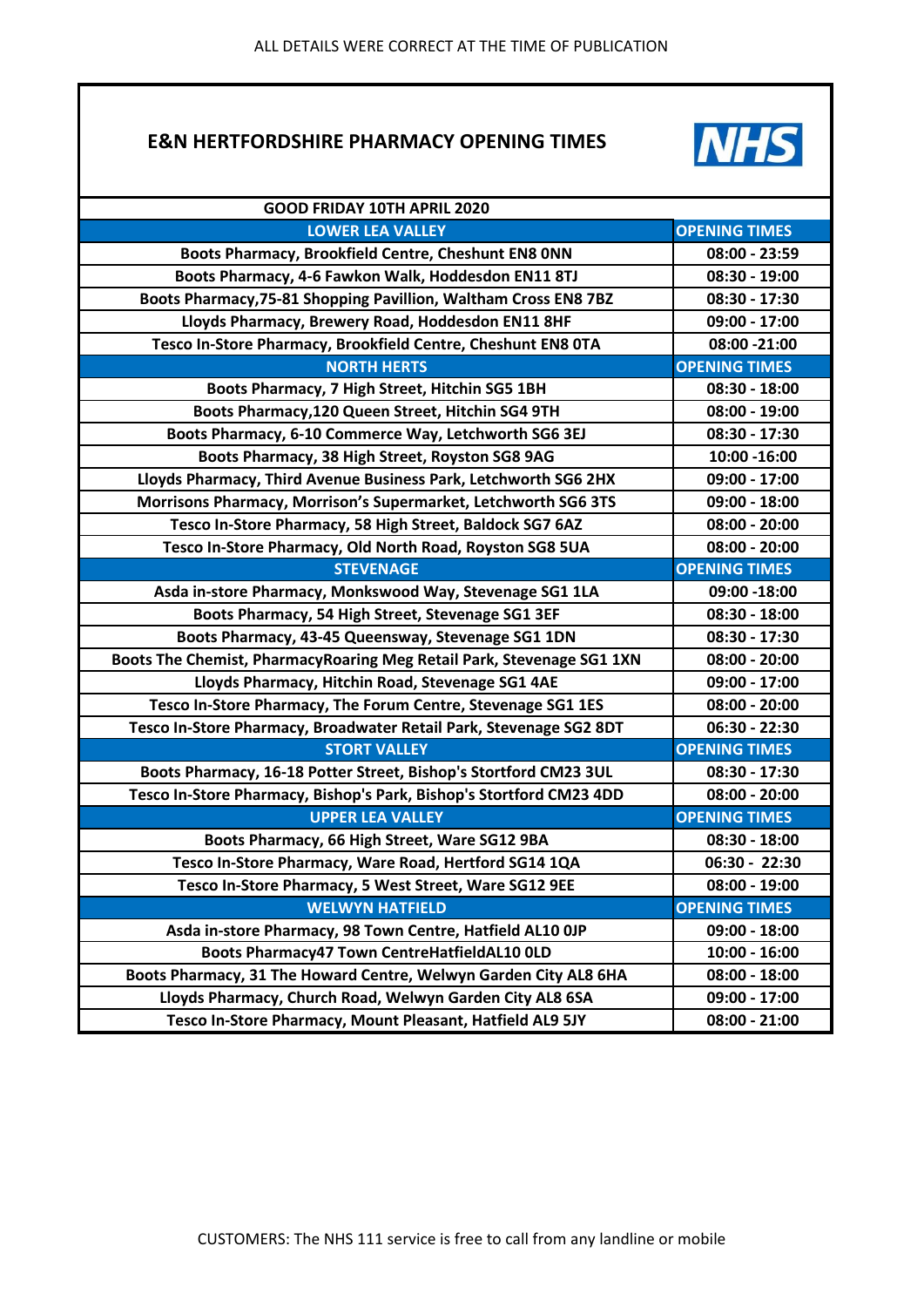## **E&N HERTFORDSHIRE PHARMACY OPENING TIMES**



| <b>EASTER SUNDAY 12TH APRIL 2020</b>                                 |                      |
|----------------------------------------------------------------------|----------------------|
| <b>LOWER LEA VALLEY</b>                                              | <b>OPENING TIMES</b> |
| Boots Pharmacy, 4-6 Fawkon Walk, Hoddesdon EN11 8TJ                  | $10:00 - 12:00$      |
| Coyle Chemist, 147 High Street, Waltham Cross EN8 7AP                | 12:00 - 14:00        |
| <b>NORTH HERTS</b>                                                   | <b>OPENING TIMES</b> |
| Lloyds Pharmacy, Unit 1-5 Rear of 95-98 Bancroft, Hitchin SG5 1NQ    | $10:00 - 12:00$      |
| Lloyds Pharmacy, 67 Norton Way, Letchworth SG6 1BH                   | 12:00 - 14:00        |
| <b>STEVENAGE</b>                                                     | <b>OPENING TIMES</b> |
| JHoots Pharmacy, Unit 4 Whitehorse Lane, Stevenage SG1 6NH           | 14:00 - 16:00        |
| S L Anderson, 8 The Hyde, Stevenage SG2 9SE                          | $11:00 - 13:00$      |
| <b>STORT VALLEY</b>                                                  | <b>OPENING TIMES</b> |
| JE Williamson Chemist, 1 Snowley Parade, Bishop's Stortford CM23 5EP | $10:00 - 12:00$      |
| Lloyds Pharmacy5 Thorley NeighbourhoodBishop's StortfordCM23 4EG     | 12:00 - 14:00        |
| <b>UPPER LEA VALLEY</b>                                              | <b>OPENING TIMES</b> |
| Crescent Pharmacy, 2 Fleming Crescent, Hertford SG14 2DJ             | $10:00 - 12:00$      |
| Sheffield Pharmacy, 64 Fore Street, Hertford SG14 1BT                | 12:00 - 14:00        |
| <b>WELWYN HATFIELD</b>                                               | <b>OPENING TIMES</b> |
| Bridge Cottage Pharmacy, Bridge Cottage Surgery, Welwyn AL6 9EF      | 12:00 -14:00         |
| JHoots Pharmacy, 8 High View, Hatfield AL10 8HZ                      | $09:00 - 11:00$      |